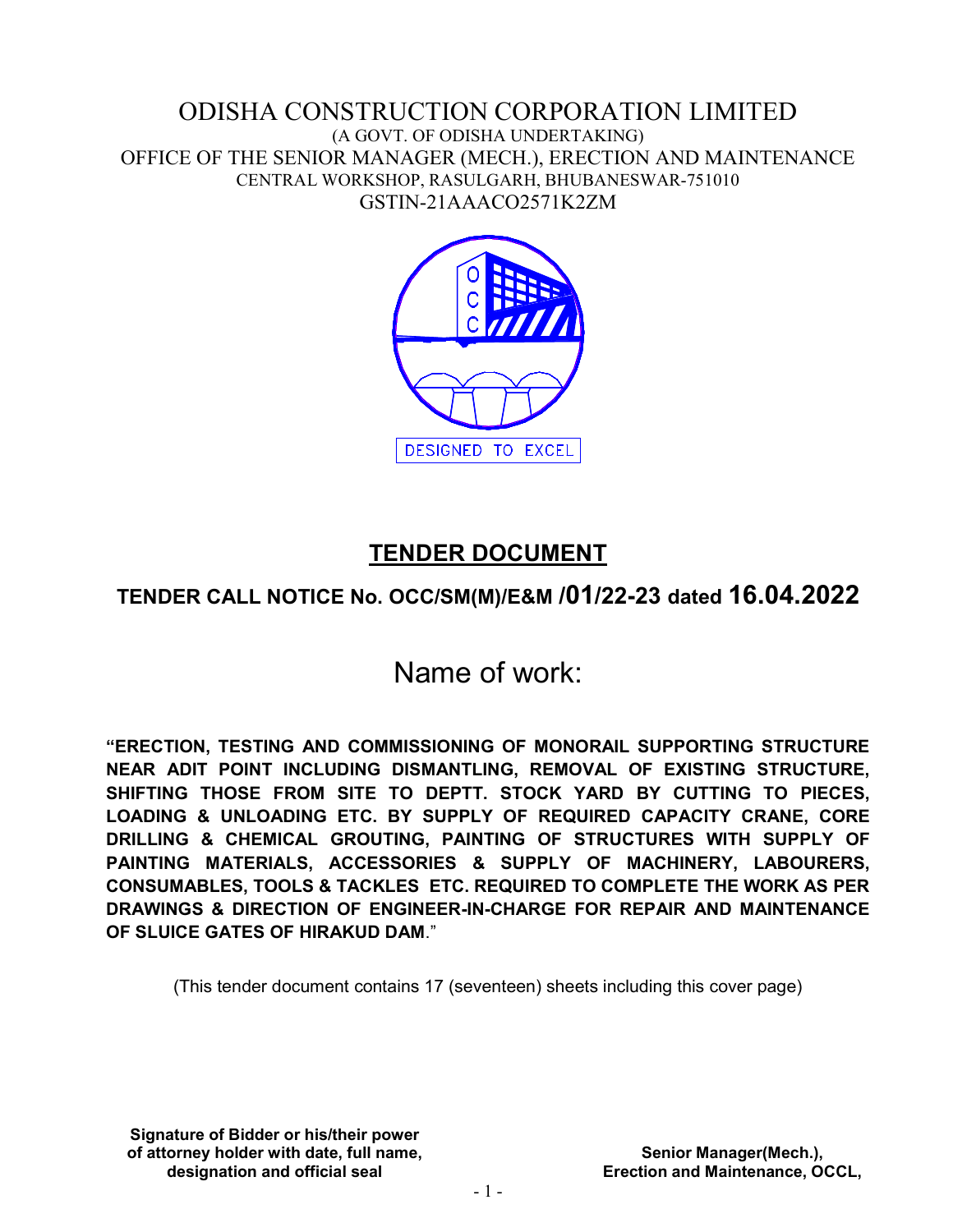## ODISHA CONSTRUCTION CORPORATION LTD. (A GOVERNMENT OF ODISHA UNDERTAKING) OFFICE OF THE SENIOR MANAGER (MECH.), ERECTION AND MAINTENANCE, CENTRAL WORKSHOP, RASULGARH, BHUBANESWAR-751010 GSTIN-21AAACO2571K2ZM

\*\*\*\*\*\*\*\*\*\*\*\*\*\*\*\*\*\*\*\*\*\*\*\*\*\*\*\*\*\*\*\*\*\*\*\*\*\*\*\*\*\*\*\*\*\*\*\*\*\*\*\*\*\*\*\*\*\*\*

## Tender Call Notice No. OCC/SM(M)/E&M/01/22-23 dated 16.04.2022

Name of work : "ERECTION, TESTING AND COMMISSIONING OF MONORAIL SUPPORTING STRUCTURE NEAR ADIT POINT INCLUDING DISMANTLING, REMOVAL OF EXISTING STRUCTURE, SHIFTING THOSE FROM SITE TO DEPTT. STOCKYARD BY CUTTING TO PIECES, LOADING & UNLOADING ETC. BY SUPPLY OF REQUIRED CAPACITY CRANE, CORE DRILLING & CHEMICAL GROUTING, PAINTING OF STRUCTURES WITH SUPPLY OF PAINTING MATERIALS, ACCESSORIES & SUPPLY OF MACHINERY, LABOURERS, CONSUMABLES, TOOLS & TACKLES ETC. REQUIRED TO COMPLETE THE WORK AS PER DRAWINGS & DIRECTION OF ENGINEER-IN-CHARGE FOR REPAIR AND MAINTENANCE OF SLUICE GATES OF HIRAKUD DAM."

1. On behalf of M/s. Odisha Construction Corporation Ltd. ("OCCL"), the Senior Manager (Mech.), Erection and Maintenance, Odisha Construction Corporation Ltd., Rasulgarh, Bhubaneswar-751010 (Odisha) invites sealed tender from the enlisted Job-workers of "OCCL" in M-IV & above grade for the following work(s).

| SI.<br>No. | Name of the work                                                                                                                                                                                                                                                                                                                                                                                                                                                                                                                                                                                                                                 | Cost of tender<br>document +<br><b>CGST@9%</b><br>+SGST@9%<br>(in ₹) | Period of<br>completion.                 | <b>Class</b><br>of<br>Job-<br>worker |
|------------|--------------------------------------------------------------------------------------------------------------------------------------------------------------------------------------------------------------------------------------------------------------------------------------------------------------------------------------------------------------------------------------------------------------------------------------------------------------------------------------------------------------------------------------------------------------------------------------------------------------------------------------------------|----------------------------------------------------------------------|------------------------------------------|--------------------------------------|
| 1          | Erection, testing and commissioning of monorail<br>supporting structure near adit point including<br>dismantling, removal of existing structure,<br>shifting those from site to Deptt. stockyard by<br>cutting to pieces, loading & unloading etc. by<br>supply of required capacity crane, core drilling &<br>chemical grouting, painting of structures with<br>supply of painting materials, accessories &<br>supply of machinery, labourers, consumables,<br>tools & tackles etc. required to complete the<br>work as per drawings & direction of engineer-in-<br>charge for repair and maintenance of Sluice<br><b>Gates of Hirakud Dam.</b> | 4,720/-                                                              | 01<br>(One)<br><b>Calendar</b><br>months | M-IV<br>&<br>above<br>Grade          |

2. The tender document may be downloaded from OCCL website www.odishaconstruction.com or from Govt. of Odisha website www.tendersodisha.gov.in and non-refundable cost of bid document amounting to Rs. 4,720 /-(Rupees four thousand seven hundred twenty) only inclusive of CGST  $\omega$ 9 % & SGST @ 9% in shape of Account Payee Demand Draft drawn on any Nationalised / Scheduled Bank payable at Bhubaneswar only in favour of "Odisha Construction Corporation Ltd. - Project Account " may be deposited along with the bid should be valid for 90(Ninety) days from the date of opening of Bids . Interested Job-workers may obtain further information, if any, from the undersigned.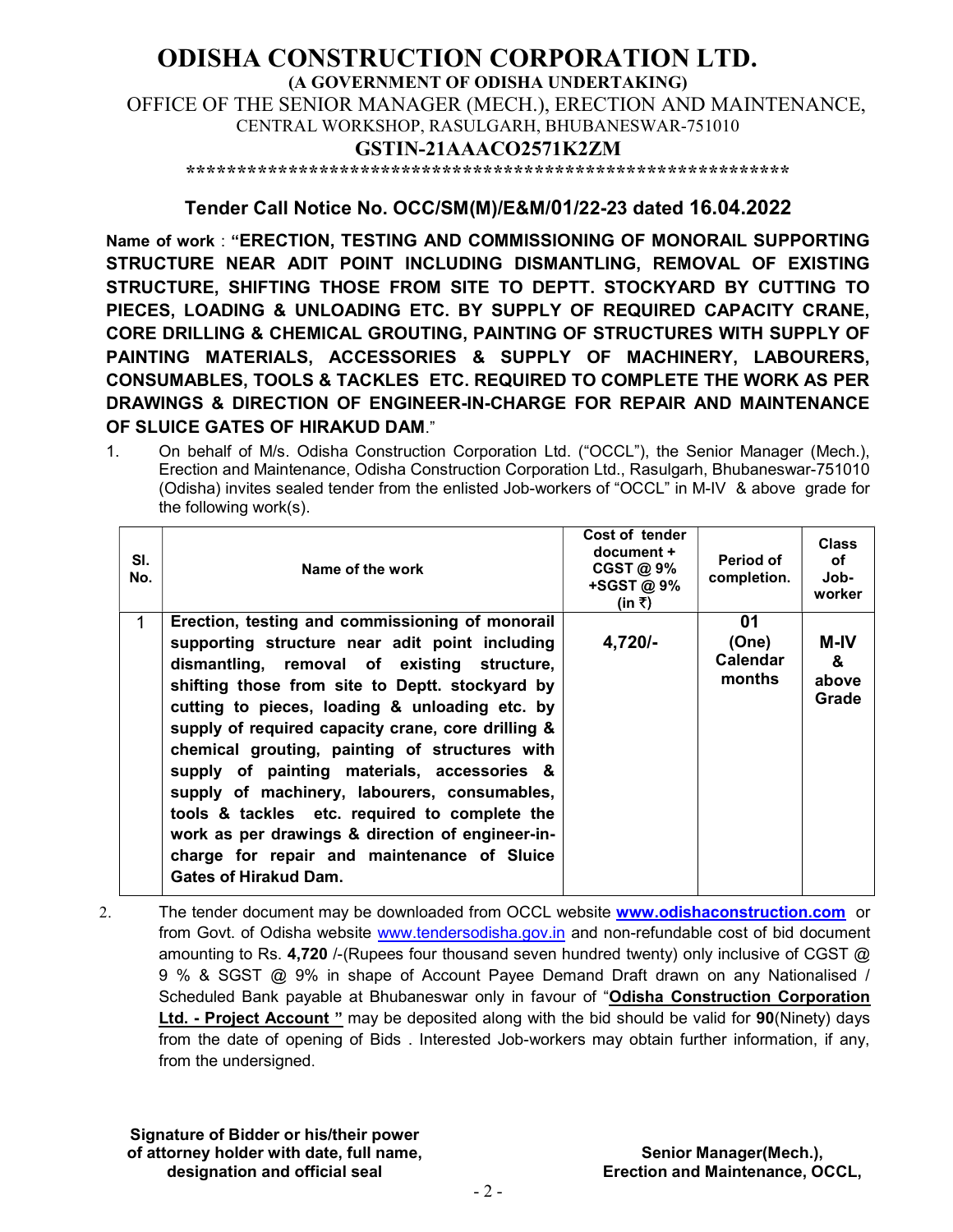- 3. The bid must be accompanied with Bid security declaration format and should be valid for 90(Ninety) days from the date of opening of Bids.
- 4. The tender must be submitted to the Senior Manager (Mech.), Erection and Maintenance, Odisha Construction Corporation Ltd., Rasulgarh, Bhubaneswar-751010 (Odisha) on or before 3.00 PM on 25.04.2022 and will be opened on 25.04.2022 at 4.00 PM in the presence of the bidders, who may like to be present. If there will be public holiday on the last date of sale of tender document and receipt & opening of the tenders as specified above, the tender document will be sold and tenders will be received & opened on the next working day at the same time and venue. The undersigned shall not be responsible for any kind of postal delay. Tenders received without Bid security declaration format will be out rightly rejected.
- 5. Intending Job-Workers are required to furnish the following documents along with their tender.
	- (i) Annexure I, "Bid Security Declaration" format in lieu of EMD in enclosed format on Job-workers letter head.
	- (ii) Copy of tender document (In case the document is downloaded from website)
	- (iii) Copy of valid GST certificate.
	- (iii) Copy of valid registration certificate issued by Provident Fund Authority.
	- (iv) Copy of valid ESI registration certificate issued by competent authorities.
	- (v) Copy of PAN card
	- (vi) Copy of document indicating residential address.
	- (vii) Undertaking in prescribed format available in the bid document.
	- (viii) Copy of valid enlistment certificate as Job-Worker issued by "OCC Ltd." If not enlisted agency is to get enlisted in OCC Ltd. in M-IV grade which is mandatory before opening of the tender or else the tender shall not be accepted.
	- (ix) Detailed planning of men, machinery and materials for executing the work tendered herein.
	- (x) Complete bid document duly filled-in, signed and stamped on each page by the bidders
	- or his/their power of attorney holder with date, full name, designation and official seal. In case of power of attorney holder the copy of such delegation is to be enclosed with the tender documents.
	- (xi) Detailed list and copies of documents of machinery owned by the Job-workerr.
- 6. The Job-Worker if required shall be asked to furnish rate analysis for the work for the quoted amount
- 7. The intending Job-Worker is to quote rates in enclosed bill of quantity & price schedule format only.
- 8. The successful Job-Worker shall have to execute the work as per scope of work, methodology of work, technical specifications & price schedule as per direction of Engineer-in-charge and terms & conditions of agreement. The successful Job-Worker is required to furnish necessary labour license, issued by competent authority before commencement of the work.
- 9. Quantity may increase or decrease as per requirement during execution of work at site as per direction of Engineer-in-charge.
- 10. The authority reserves absolute right to accept or reject any or all tenders and to spilt up works to award to one or more Job-workers without assigning any reason thereof.
- 11. The Job-Worker registered under NSIC/MSME for participation in tender/quotation/bid are not entitled for exemption from payment of Tender paper cost /quotation/bid paper cost as per provision exist in O.P.W.D code and amended by Govt. of Odisha, Department of Water Resources.
- 12. The validity of offer should be for a period of 90(Ninety) days from the date of opening of bids. OCC Ltd. may ask for further extension of validity if required without any price rise.
- 13. Any dispute arising out of this bid or order thereof is to be settled in proper court under the jurisdiction of Odisha High Court at Cuttack or courts under the jurisdiction of Odisha High Court at Bhubaneswar only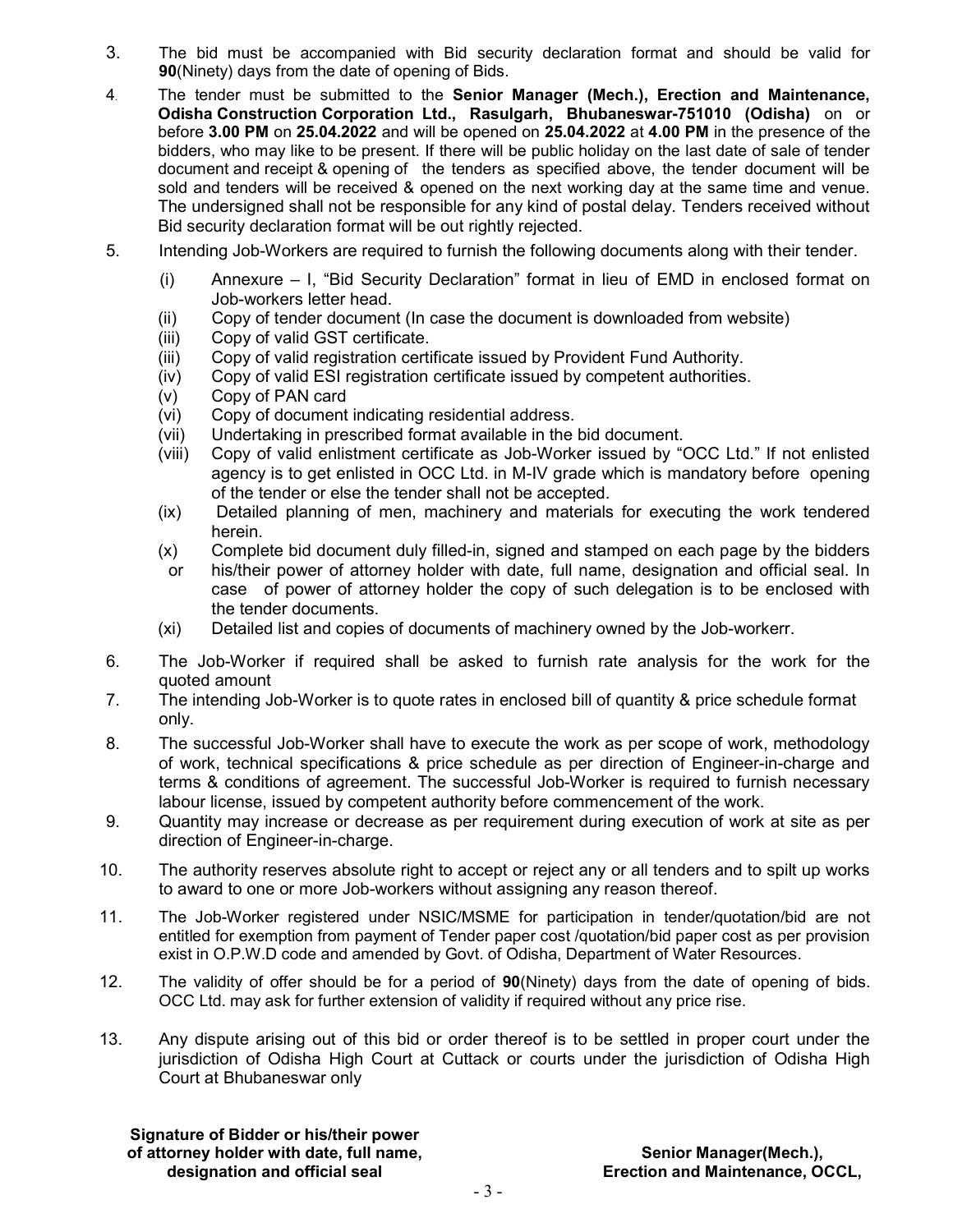## TENDER PAPER COST AND DOCUMENT DEPOSIT PARTICULARS

#### DETAILS OF TENDER PAPER COST AND DOCUMENTS SUBMITTED ALONG WITH TENDER

|  |           | Cost of Tender Rs. 4,720 /- (Rupees four thousand seven hundred twenty) only vide Demand |    |               |                                        |       |  |  |
|--|-----------|------------------------------------------------------------------------------------------|----|---------------|----------------------------------------|-------|--|--|
|  | Draft     | No.                                                                                      | 1n |               | any nationalized bank / scheduled bank |       |  |  |
|  |           |                                                                                          |    |               |                                        | Dated |  |  |
|  | issued by |                                                                                          |    |               |                                        |       |  |  |
|  | Bank,     |                                                                                          |    | <b>Branch</b> |                                        |       |  |  |

- 2. GST Registration Certificate
- 3. P.A.N. card
- 4. Names of relations in O.C.C. Ltd.
- 5. Any other documents.

Full signature of "Job-worker" with date and seal.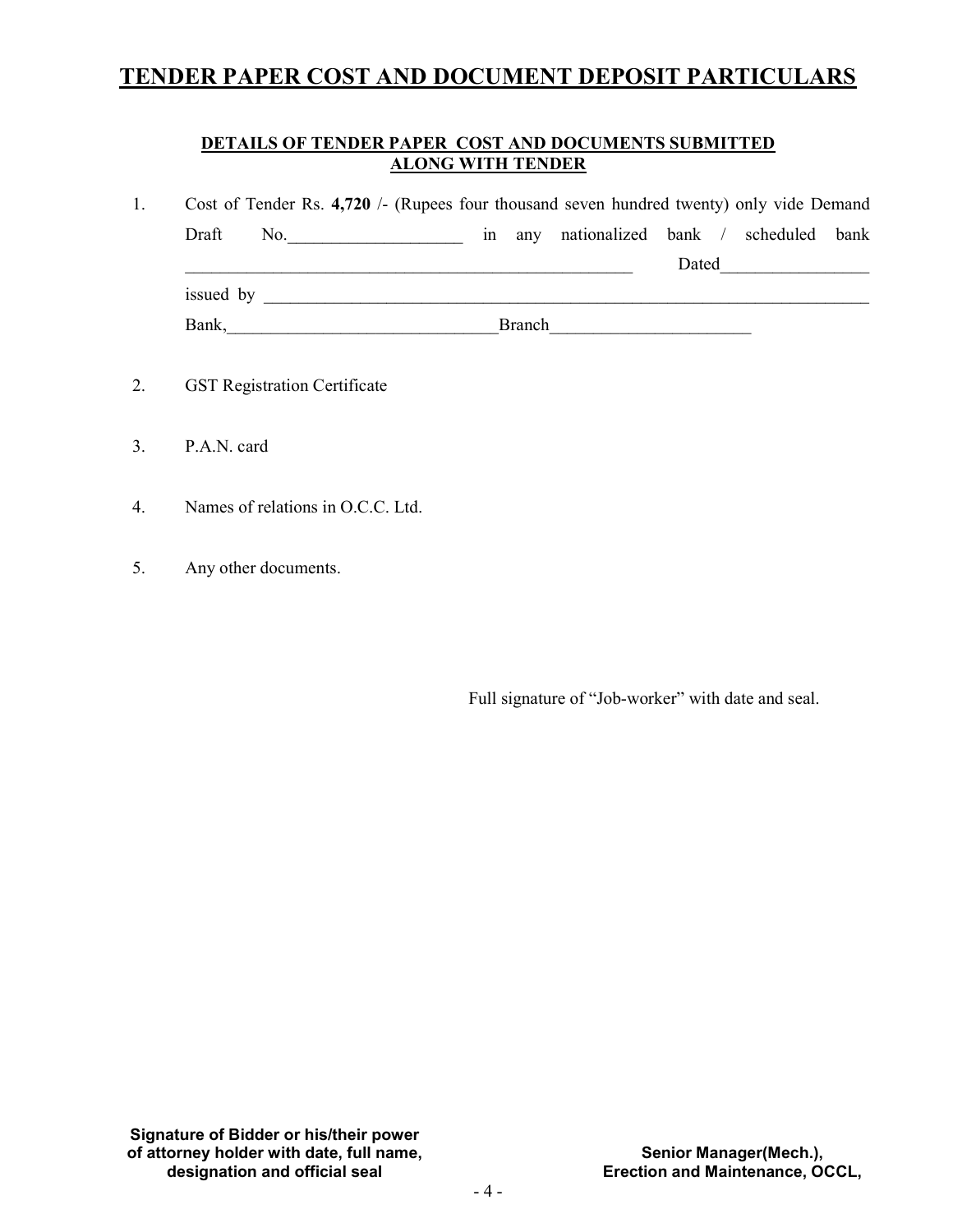## ANNEXURE - I

## FORMAT OF BID SECURITY DECLARATION FROM JOB-WORKER IN LIUE OF EMD (On Job-Workers Letter head)

| I/We, the authorized signatory of |  |
|-----------------------------------|--|
|                                   |  |
|                                   |  |
|                                   |  |

That in the event we withdraw/modify our bid during the period of validity Or I/we fail to execute formal contract agreement within the given timeline Or I/we commit any breach of Tender Conditions/Contract which attracts penal action and I/we will be suspended from being eligible for bidding/award of all future contract(s) of OCCL / Government of Odisha for a period of three years from the date of committing such breach.

#### Signature and Seal of Authorised Signatory of Job-Worker

Name of Authorised Signatory……………………………………………….

Company Name…………………………………………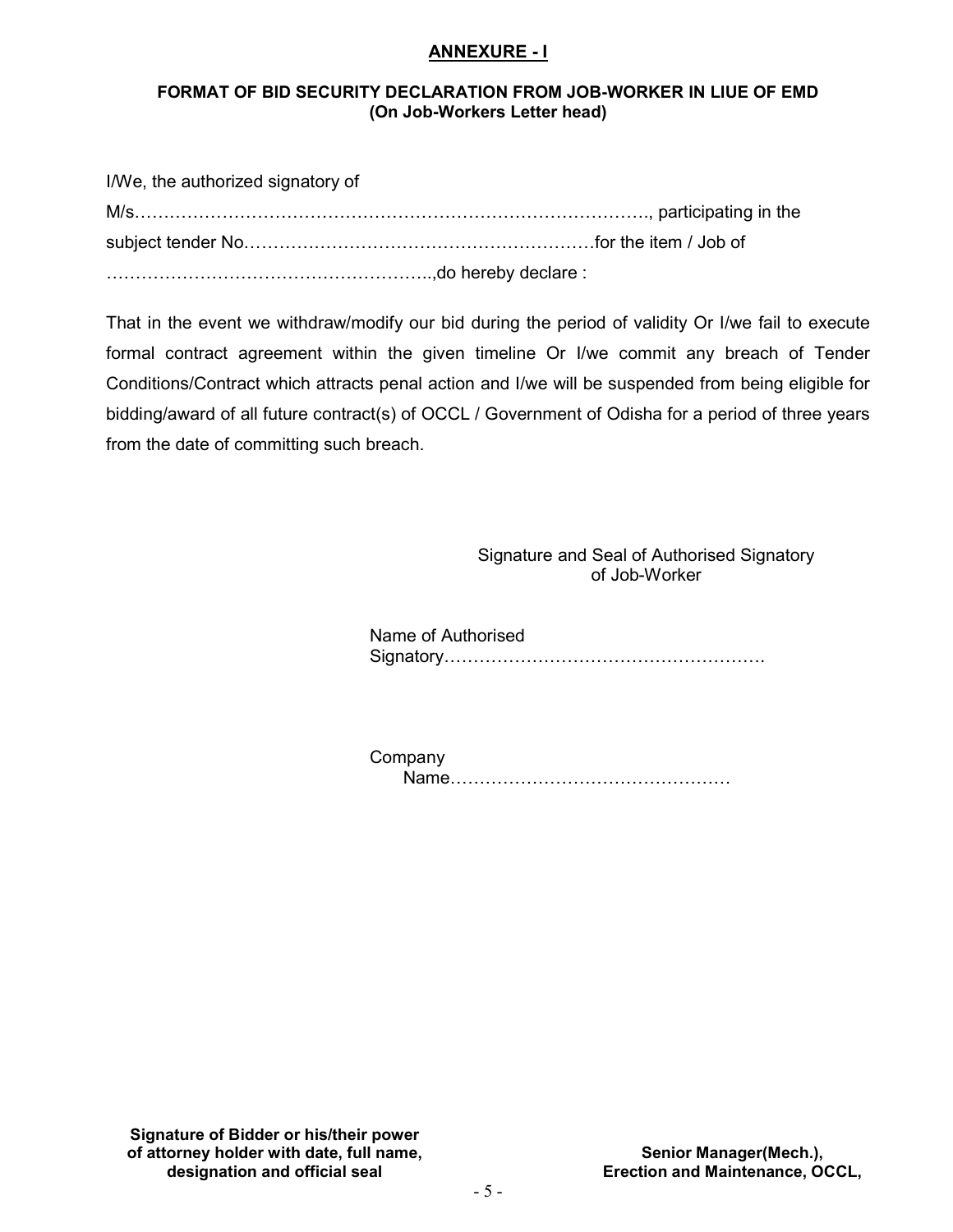## UNDERTAKING OF JOB-WORKER

#### I / We Sri

(In case of the firm, the name of the proprietor / head of the firm along with the designation & name of firm should be mentioned)

| S/O: Sri      |        | , Permanent resident of |  |  |  |  |
|---------------|--------|-------------------------|--|--|--|--|
| Vill /Street: | . P.O. | P.S:                    |  |  |  |  |
| Via:          | Dist:  | State:                  |  |  |  |  |
| PIN:          |        |                         |  |  |  |  |

declare that I/ We have thoroughly gone through the bid document and I / We know the sites of works. I / We agree to work at rates quoted by me / us or at settled rates and abide by the terms and conditions of the bid document.

:

 Full signature of "Bidder" with date and seal Present address for correspondence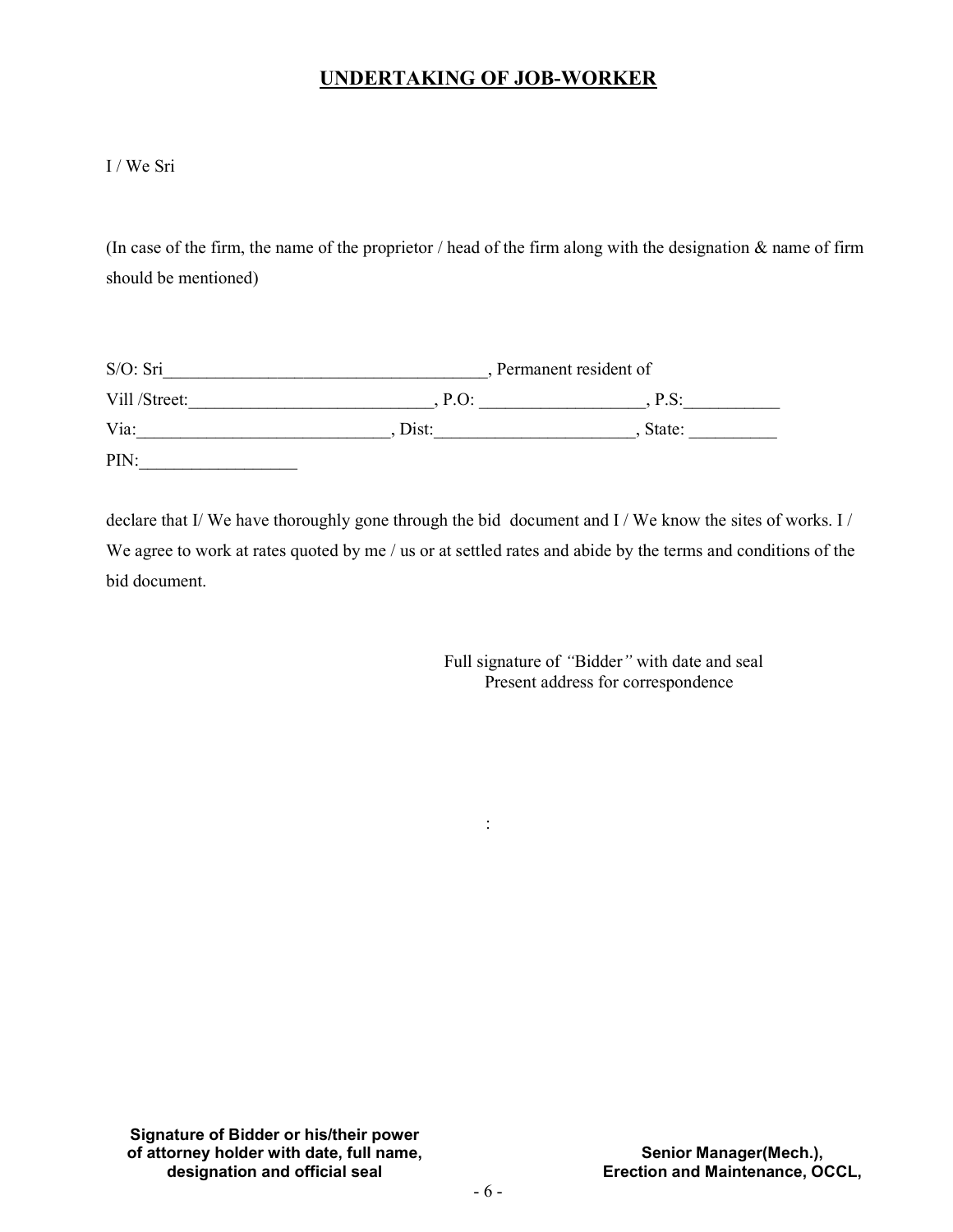## 1. DEFINITIONS

- (i) "CORPORATION" means "ODISHA CONSTRUCTION CORPORATION LTD. ("OCCL" in short)" with registered office at Unit-8, Gopabandhu Nagar, Bhubaneswar – 751012 (Odisha) represented through its Managing Director or any other officer as designated by the "Corporation" from time to time.
- (ii) "ENGINEER-IN-CHARGE" means the qualified engineer deployed by the "Corporation" at work site for the work including the Senior Manager(Mech.), Odisha Construction Corporation Ltd., Erection & Maintenance, Central Workshop, Rasulgarh, Bhubaneswar – 751010 (Odisha) or their authorized person"
- (ii) "JOB-WORKER / SUCCESSFUL BIDDER" means the enlisted person/firm/organisation having men, machinery, materials etc. to execute the work satisfactorily as per scope indicated herein within stipulated period.
- (iii) "CLIENT" means the State Govt. or Central Govt. organization or any individual from whom "OCCL" has received the work for execution.

#### 2. AGREEMENT

 The "Job-Worker" shall enter into an agreement with the "Engineer-in-Charge" in the format on requisite value of stamp paper prescribed for the purpose by the "Corporation" within a stipulated period to be specified by the "Engineer-in-Charge" failing which the EMD and ISD shall be forfeited. The work may be awarded in favour of some other agency at the discretion of the "Corporation".

## 3. RATE

The rate quoted by the "Job-Worker" is to be indicated in Rupees( $\bar{\tau}$ ), which shall be valid for the full period of execution or till completion of work whichever is later. No escalation or price variation in whatsoever form shall be entertained. The rates quoted by the "Job- Workers" should be firm for the entire period of execution.

The "Job-Worker" shall quote the rates to complete the works as per specifications inclusive of handling, loading, unloading, shifting, lift, de-lift, taxes, duties, levies, incidental expenses etc. that will be applicable on the work to be executed by him. No claim in this regard in whatsoever form shall be entertained.

## 4. PAYMENT TERMS

- i) Payment shall be made on unit basis as per bill of quantities mentioned in the price schedule for the work.
- ii) 90(Ninety)% payment shall be made only after the work at site against submission of bills by the "Job-worker" and verification items by the "Engineer-in-Charge" & Balance 10(Ten)% payment shall be made after 60(Sixty) days of commissioning, testing and satisfactory performance of works.
- iii) No advance, price escalation and price adjustment shall be paid for the work. The rates shall remain firm through out the agreement period.
- iv) The payment to the "Job-Worker" shall be limited to the measurements taken basing on actual execution. The "Job-Worker" can not raise any dispute over the measurements allowed by the "Engineer-in-Charge" for the purpose of payment.
- v) The job-worker will bear the full cost of rectification or replacement of works required as per direction of "Client" or "Engineer-in-Charge".
- vi) Any penalty levied by "Client" on "OCCL" due to delay in work will be borne by the "Job-Worker" in full, if the "Job-Worker" is responsible for delay.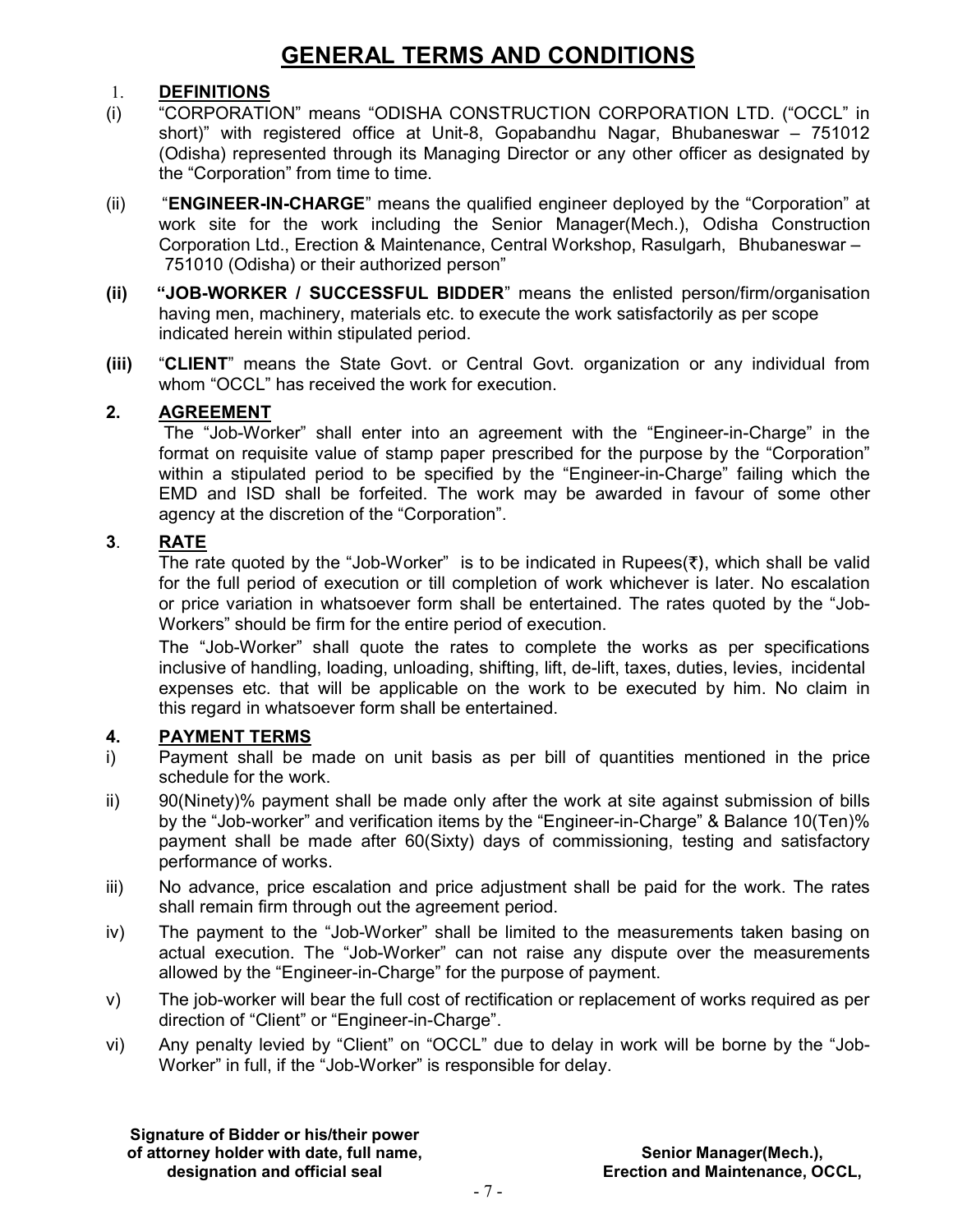## 5. INITIAL SECURITY DEPOSIT (ISD)

 The "Job-Worker" shall deposit Initial Security Deposit (ISD) at the rate of 2(Two) % of the work/agreement value on receipt of letter of intent of work within a period of 15 days from the date of issue but before execution of agreement. After receipt of the full ISD, the EMD received along with the tender shall be returned.

## 6. SECURITY DEPOSIT (SD)

The Security Deposit (SD) at the rate of 5(Five)% shall be deducted on the gross amount of each bill of the "Job-Worker". The security will be released after 6(Six) months of completion of the work or settlement of final bill of the "Job-Worker", whichever is later, if no defect in the work is noticed and material account as well as all disputes including compliance of labour rules, ESI rules etc. are settled.

## 7. WITH HELD AMOUNT FOR EPF, FPF AND ESI DUES

2(Two)% shall be deducted and kept withheld from R.A. bills of the "Job-Worker" towards EPF, FPF and ESI dues. If the "Job-Worker" produces clearance in support of deposit of EPF, FPF and ESI dues with the concerned authority within 3(Three) months from the end of each financial year, the above withheld amount shall be released. Otherwise, the "Corporation" shall deposit the same with Provident Fund Authority and ESI Authority. Penalty, if any, shall be recovered from the "Job-Worker".

## 8. INCOME TAX, GST, OTHER TAXES, DUTIES, LEVIES ETC.

 Income tax at the prevailing rate from time to time will be deducted from each bill of the "Job-Worker" and shall be deposited with Income Tax Authorities. Any other taxes, duties, royalities, levies etc. as applicable from time to time shall also be deducted.

## 9. OPTIMUM USE OF MACHINERY, VEHICLES, EQUIPMENTS, TOOLS, TACKLES, CONSUMABLES AND STEEL MATERIALS

 The "Job-Worker" shall ensure optimum utilisation of the plants, machinery, equipments, tools, tackles, consumables, steel materials etc.(If supplied to Job-Worker) and shall not create any hindrance for others. The decision of the "Engineer-in-Charge" regarding the optimum requirement shall be final and binding on the "Job-Worker". Idle charges for machineries shall be deducted from the Job Worker in case the same have not used optionally and kept idle.

## 10. RECORD OF MATERIALS, CONSUMABLES, MACHINERY, EQUIPMENTS, TOOLS, TACKLES ETC.

The "Job-Worker" shall be responsible for maintaining the data and complete records of issue and consumption of materials and consumables as well as record of plants, machinery, equipments, tools, tackles, steel materials etc. issued. The materials, plants, machinery, equipments, tools, tackles, steel materials etc. shall be issued as per requirement and availability only. Crane, machinery, materials, tools, tackles etc. required at erection site, shall be arranged by Job worker.

The materials supplied by the "Corporation" will be received by the "Job-Worker" from the "Corporation" store on submission of indent by the "Engineer-in-Charge". Transportation of materials to site of work and storage at site are the responsibility of the "Job-Worker".

The "Job-Worker" will keep an accurate record of "Corporation" materials and furnish the consumption statement of such materials. The surplus materials, if any, are to be returned to the "Corporation" store at his cost failing which, the cost of excess materials will be recovered from the dues of the "Job-Worker" @ 5(Five) times the issue rate of "OCCL" or market rate, whichever is higher.

The materials, if and when supplied by the "Job-Worker", shall be of the best and suitable quality as per specifications stipulated in the technical specifications and subject to approval of "Engineer-in-Charge"/"Client", whose decisions, as regards quality of the materials, shall be final.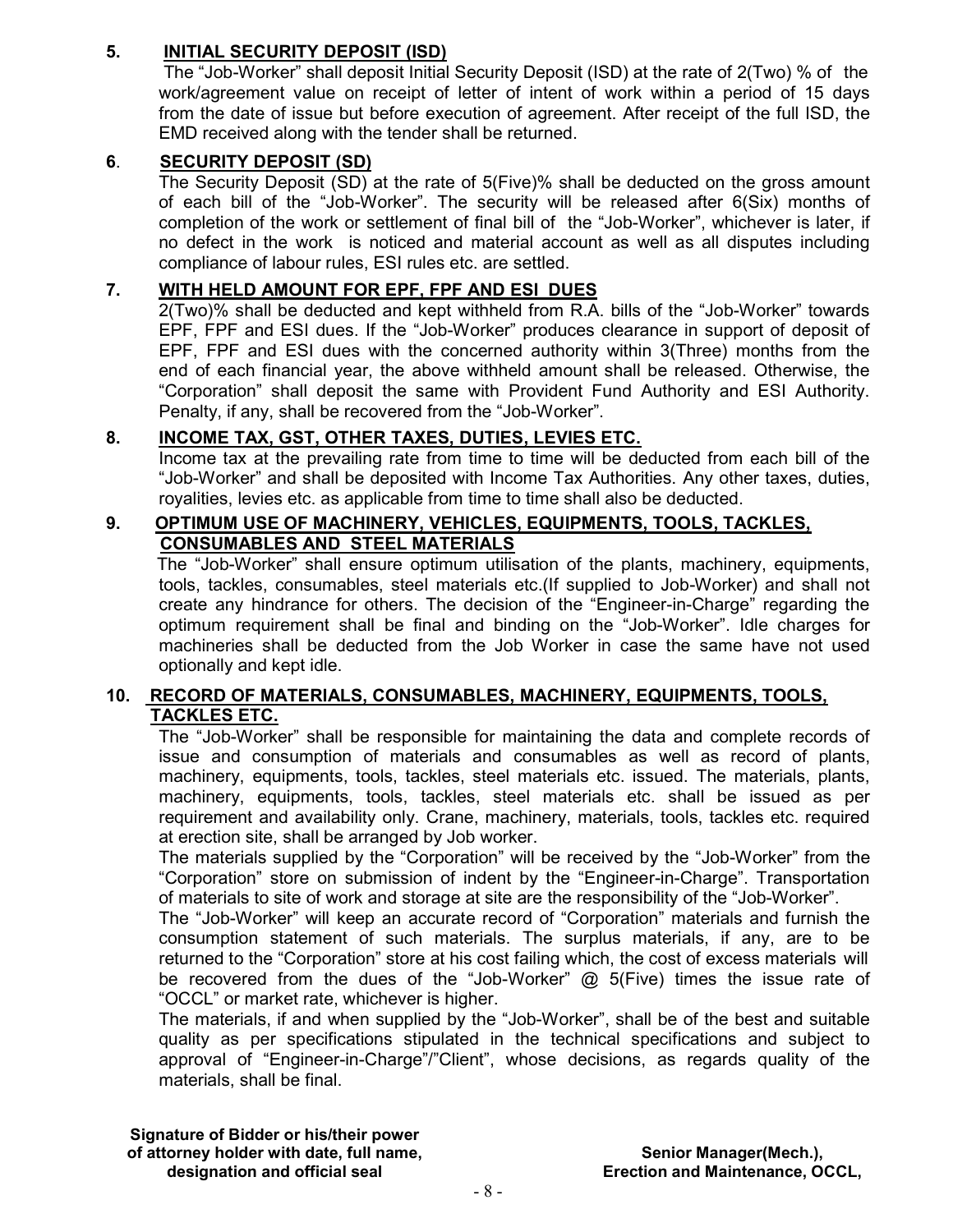## 11. RETURN OF PLANTS, MACHINERY, EQUIPMENTS, TOOLS, TACKLES, MATERIALS, CONSUMABLES ETC.

 The plants, machinery, equipments, tools, tackles, excess steel materials, excess consumables etc. of the "Corporation" are to be returned by the "Job-Worker" in good working condition after completion of the work/termination of the contract by the "Corporation". The "Corporation" may hire plants, machinery, equipments, tools, tackles etc. from the owner as well as outside for use in work. The same are also to be returned by the "Job-Worker" in acceptable good working condition with original fittings after completion of the work/termination of the contract by the "Corporation".

Any damage to/ by the plants, machinery, equipments, tools, tackles etc. during use by the "Job-Worker" shall be booked to the "Job-Worker" for recovery from his bills.The balance unused/excess steel materials, consumables etc. of the "Corporation", if any, shall be returned by the "Job-Worker" in good condition at specified places as per direction of the "Engineer-in-Charge" failing which the cost at 5(Five) times the market rate shall be deducted from the "Job-Worker".

#### 12. SCRAP STEEL MATERIALS

 The scrap steel materials generated during execution of work out of steel materials issued by "OCCL" shall be the property of the "Corporation". It is the responsibility of the "Job-Worker" to collect and stack them at proper location/locations as per direction of the "Engineer-in-Charge". The "Job-Worker" shall be responsible for return of the same. An unaccounted loss of 0.5% shall be allowed. Balance has to be returned to the "Corporation". In case of non-return of the same, the cost as decided by the "Engineer-in- Charge" shall be recovered from the "Job-Worker".

## 13 ELECTRICITY

Electricity required for erection of work at site shall be arranged by OCCL. at one point.

#### 14. MEASUREMENT OF WORK

The quantity of work executed shall be measured and payment made once in a month or on completion of work or on termination of the agreement, when final measurement will be made and account will be adjusted accordingly. The decision of the "Engineer-in- Charge" regarding the rates, progress, measurement and quality of the work shall be final and binding on the "Job-Worker".

#### 15. INDIAN STANDARDS, DRAWINGS AND SPECIFICATIONS

The work shall be carried with due diligence and in a workman like manner in accordance with relevant Bureau of Indian Standard specifications on the basis of latest approved drawings and technical specifications supplied by "Corporation" in absence of which as per the direction of "Engineer-in-Charge".

.The technical specifications in the relevant agreement between the "Corporation" & owner and approved drawings & technical specifications issued by the owner & "Corporation" shall be the basis for execution of work under the agreement. In the absence of approved drawings and technical specifications, the direction of the "Engineer-in-Charge" shall be final and binding on the "Job-Worker".

The "Job-Worker" shall make arrangements to take copies of the approved drawings from the office of the "Engineer-in-Charge" for reference during execution of work.

## 16. PAYMENT TO WORKMEN

The "Job-Worker" should maintain job register and payment rolls of their workmen and get those checked by the "Engineer-in-Charge" or his authorised representative from time to time. The payment to the workers/ supervisory staff shall be made by the "Job-Worker" in the presence of the owner and/or "Engineer-in-Charge" or his authorised representative. The paid pay roll register shall be signed by the "Engineer-in-Charge" or his authorised

representative as a token of disbursement. The copies of paid pay roll shall be submitted to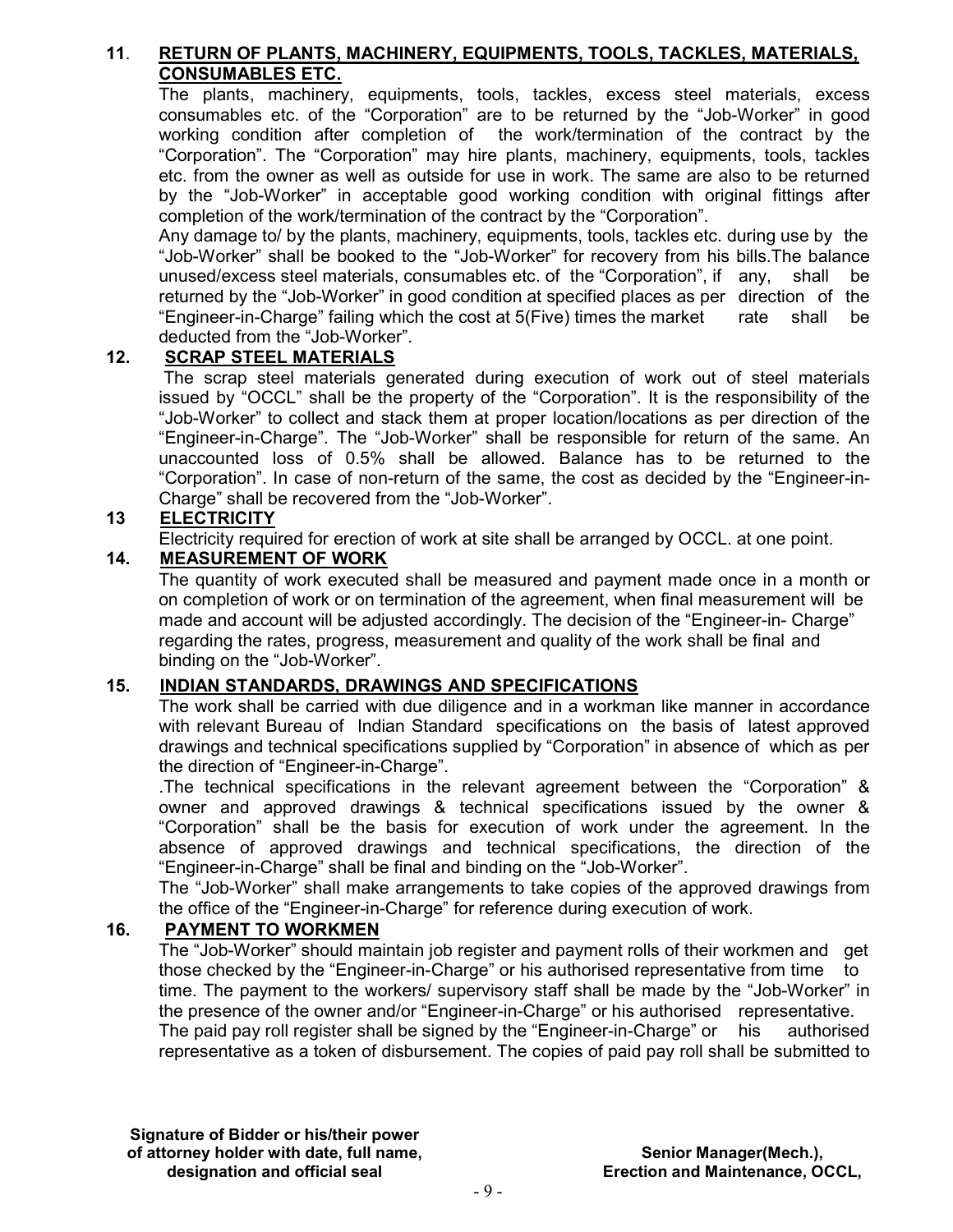the "Engineer-in-Charge" within a period of 7(Seven) days from the date of payment failing which no further payment to the "Job-Worker" shall be released.

#### 17. WORKMEN COMPENSATION

In case of any loss due to accident arising during/in connection with execution of the contract, the "Job-Worker" will pay compensation to his workmen. The "Job-Worker" will be fully responsible for his workmen as per workmen's compensation act and labour laws in force during entire period of execution of contract. In case, the "Job-Worker" fails to do so, the "Corporation" may pay the same and recover the same from the bills/ dues of the "Job-Worker".

#### 18 INFORMATION OF WORKMEN

The "Job-Worker" will make his own arrangements for procurement of labour and shall furnish all information of workmen employed by him like name, father's name, full permanent address, sex and age to the "Engineer-in-Charge" along with the pay.

#### 19. STATUTORY REQUIREMENTS

The "Job-Worker" shall comply all statutory requirements applicable at site of work such as minimum wage act, labour act, factory act, workmen's compensation act, provident fund rules, employee's state insurance rules etc. A certificate to this effect shall be enclosed by the "Job-Worker" with each Running Account Bill for payment.

#### 20. MINIMUM AGE OF WORKMEN

 The "Job-Worker" shall not employ any person, who is below the age of 18(Eighteen) years or unfit for the tendered items. The "Engineer-in-Charge" shall have right to decide, whether any labour employed by the "Job-Worker" is below the age of 18(Eighteen) years or unfit and refuse to allow any labour, whom he decides to be below the age of 18 years or unfit for any other reason.

#### 21. LABOUR LICENCE

The "Job-Worker" has to obtain valid labour licence and maintain all records at his own cost as per the conditions laid down in the labour rules in vogue and ammended from time to time.

#### 22 MINIMUM WAGE ACT

The "Job-Worker" shall pay wages of each labour at the rate not less than the wages as per Minimum Wages Act in force and as may be ammended from time to time. The "Engineer-in-Charge" has the right to enquire into and decide on any complaint of the labourers relating to non-payment or less payment of wages to them and his decision will be final and binding on the "Job-Worker".

## 23 NON-PAYMENT OF DUES OF LABOURERS

If the "Job-Worker" fails to pay the dues of labourers engaged by him for this work in time, the same shall be paid by the "Engineer-in-Charge" directly to the deserving workers. The expenditure so incurred on account of non-payment or less payment shall be recovered from the bills or any other dues of the "Job-Worker".

#### 24 PROVIDENT FUND (PF)

Employees Provident Fund., wherever applicable, shall be payable by the "Job-Worker" as per the Provident Fund Rules in force and shall keep the "Corporation" indemnified for it. He should get the registration number for this from the Regional Provident Fund Commissioner, Odisha. He shall produce the records in support of payment of EPF/FPF dues to the "Engineer-in-Charge" for check and record by the "Engineer-in-Charge".

#### 25 EMPLOYEES STATE INSURANCE SCHEME (ESI)

The Employees State Insurance Scheme(ESI), wherever applicable, shall be payable by the "Job-Worker" as per the E.S.I. Rules in force and shall keep the "Corporation" indemnified for it. He shall produce the records in support of payment of ESI dues to the "Engineer-in-Charge" for check and record.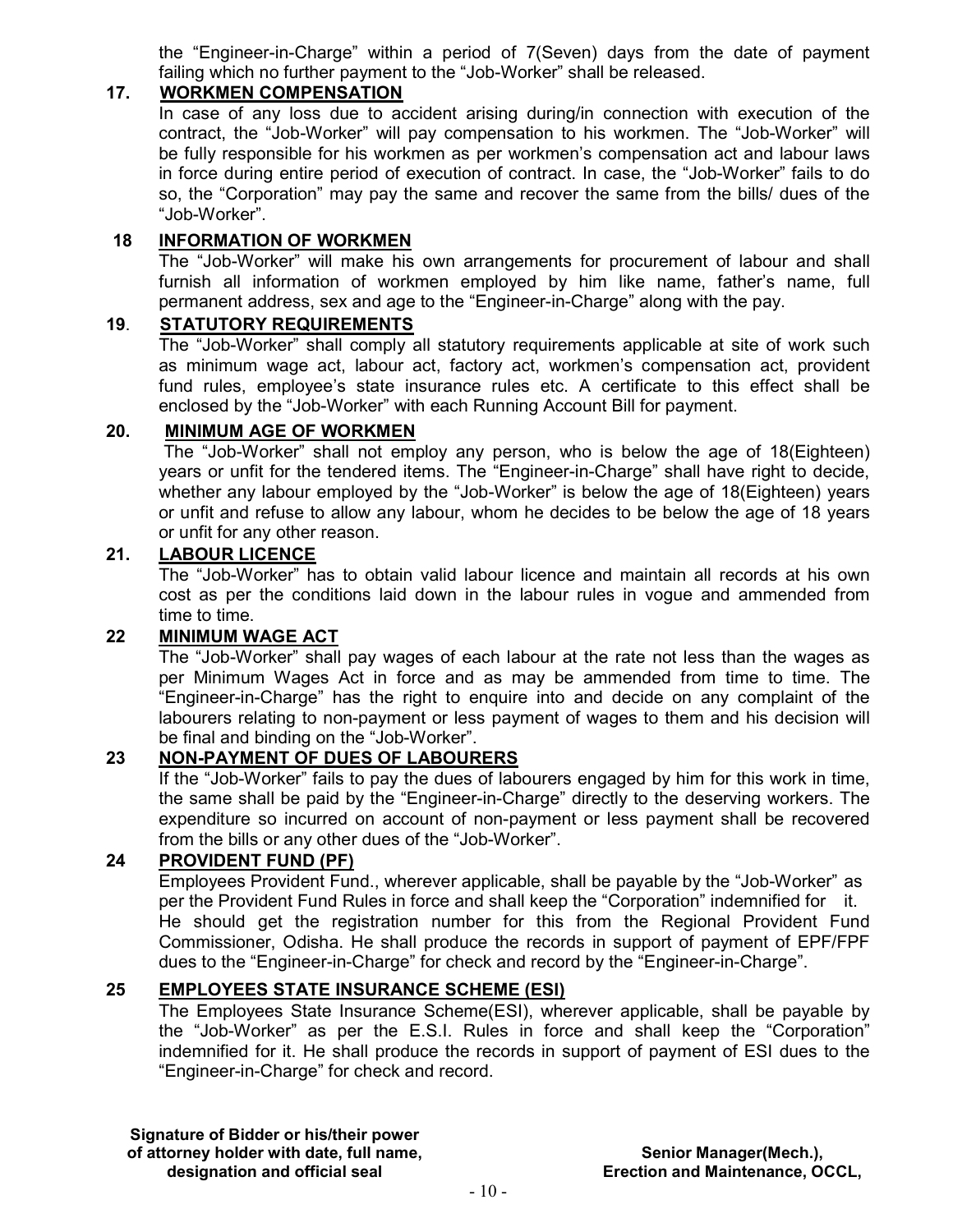#### 26. WORKMEN INSURANCE

The workmen insurance shall be the responsibility of the "Job-Worker". He shall produce the records in support of workmen insurance to the "Engineer-in-Charge" for check and record.

#### 27. HUTMENTS/TEMPORARY ACCOMMODATION

The "Job-Worker" has to arrange hutments/temporary accommodation for his own labouers/ workmen at the work site at his own cost.

## 28. IDLE LABOUR

 "OCCL" will not be held responsible for idle labourers of the "Job-Worker" for any reason, whatsoever and no claim on this account will be entertained.

#### 29. WORKING IN SHIFTS

If necessary, the "Job-Worker" may be asked to work in two(2) or 3(three) shifts. Normally, the work shall be executed in shifts. The "Job-Worker" may, if required, have to engage the workmen on overtime to complete the work in scheduled time. The overtime cost shall be borne by the "Job-Worker".

#### 30. CLAIMS AND LIABILITIES

 All claims/liabilities etc. arising out of Explosives act and labour laws shall be borne by the "Job-Worker" and he shall keep the "Corporation" indemnified against them and also in case of injuries or death of labourer(s) resulting from accidents during the execution of the work. In case the "Corporation" will have to pay for any such claims under Workmen's Compensation Act, the same shall be adjusted from the pending bills/dues of the "Job- Worker" or shall be recovered otherwise as per law from him.

#### 31. SAFETY

The "Job-Worker" should abide by the safety laws and rules of statutory bodies, "Corporation" and owner as per directions of "Engineer-in-Charge" and Safety Officers inspecting from time to time.

#### 32. WATCH AND WARD

The "Job-Worker" shall arrange watch and ward and safety of the site of work, constructed structures, machinery, vehicles, equipments, tools, tackles, consumables, steel materials etc. of the "Corporation" and owner at his own cost.

#### 33. AUTHORISED PERSON

The "Job-Worker" may in writing authorise his power of attorney holder or any other person to draw materials, avail facilities, attend measurements etc. during the course of execution of work. All liabilities created by the authorised person of the "Job-Worker" by way of loss of materials drawn, amenities availed, unpaid wages created etc. shall be considered as the liabilities of the "Job-Worker" and such liabilities shall be made good by the "Job-Worker" or it shall be recovered from the bill/payment due to him.

#### 34.. SPLITTING UP WORK

The successful Job worker shall have to execute the erection, painting, , commissioning, testing and related civil works. No splitting up work shall be made and there may be increase or decrease in the quantity of work mentioned in the quotation document without assigning any reason thereof and no claim whatsoever will be entertained on this account. The quantity as per agreement may also increase or decrease as per actuals.

## 35. BREACH OF CONTRACT

The ISD including EMD, SD and additional SD are liable to be forfeited in the event of breach of contract and the agreement shall be terminated. The dues of the "Corporation" including due of labourers/workmen and other statutory payable liabilities payable by the "Corporation" as principal employer shall be cleared by the "Job-Worker". The decision of the "Engineer-in-Charge" in this regard shall be final and binding on the "Job-Worker".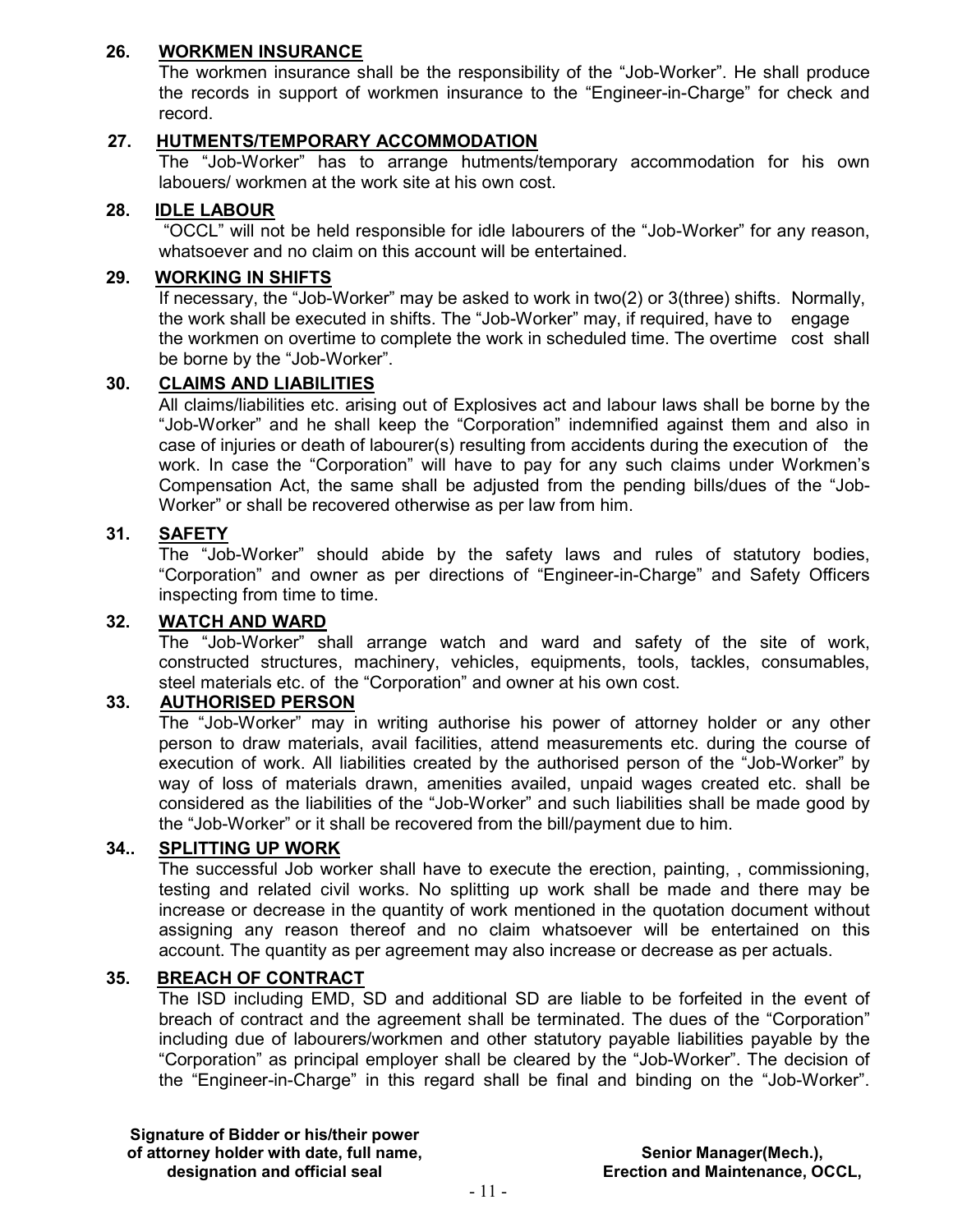The amount remaining as outstanding against the "Job-Worker" after adjustment of his dues shall be payable by him to "OCCL". If necessary, legal action may be taken for recovery of the dues of the "Corporation" including labour and statutory dues to be cleared by the "Corporation" as principal employer and "OCCL" reserves the right to recover the payable amount from the "Job-Worker" from works done by his under any other organization or from his properties.

## 36. TERMINATION OF CONTRACT

The "Engineer-in-Charge" may put an end to the agreement at his option at any time due to (a) Bad workmanship (b) Dis-proportionate progress (c) Non-compliance of labour rules or (d) Any other reason. The decision of the "Engineer-in-Charge" is final in this respect and no claim on this account will be entertained. "OCCL" also reserves the right to take ex parte measurements, if the "Job-Worker" does not co-operate in taking final measurements after termination of contract.

#### 37. RESPONSIBILITY OF JOB-WORKER

The work shall be completed by the "Job-Worker" in all respect within the stipulated period of completion and the responsibility of the "Job-Worker" shall cease only, when the items are fully accepted by the owner after erection at project site.

## 38 PROGRESS OF WORK AND PENALTY

 The "Job-Worker" will achieve the desired progress as per programme.. If the "Job- Worker" fails to achieve the contracted quantity every month as per programme, penalty at the following rates shall be imposed.

| SI. No. | Failure percentage(%)<br>Penalty percentage(%) |                                                                                                                                                                                                                                                                                                                                          |  |  |  |
|---------|------------------------------------------------|------------------------------------------------------------------------------------------------------------------------------------------------------------------------------------------------------------------------------------------------------------------------------------------------------------------------------------------|--|--|--|
| (i)     | Less than $10(Ten)\%$                          | 1(One)% of value of defaulted quantity                                                                                                                                                                                                                                                                                                   |  |  |  |
| (ii)    | Above 10 (Ten)% and upto 20 (Twenty)%          | 2(Two)% of value of defaulted quantity                                                                                                                                                                                                                                                                                                   |  |  |  |
|         |                                                |                                                                                                                                                                                                                                                                                                                                          |  |  |  |
| (iii)   | Above 20(Twenty)% and upto 30(Thirty)%         | 5(Five)% of value of defaulted quantity                                                                                                                                                                                                                                                                                                  |  |  |  |
| (iv)    | Above 30(Thirty)%                              | To be asked to demobilise with penalty<br>equivalent to 10(Ten)% of value of<br>defaulted quantity. The "Engineer-in-<br>Charge" will off-load the work and get the<br>work done through any other agency or<br>of its own at the risk and cost of the "Job-<br>Worker". No claim will be allowed to the<br>"Job-Worker" in this regard. |  |  |  |

#### 39. REJECTION DUE TO BAD WORKMANSHIP

The rejection due to bad workmanship shall be charged to the "Job-Worker" at a cost of rejected items plus 20(Twenty) %.

## 40. TESTING OF WELDERS AND OTHER SKILLED/SEMI-SKILLED WORKMEN

 The qualification test of welders and other skilled/semi-skilled workmen may be conducted at site by the "Engineer-in-Charge" and only qualified welders and other skilled/semi-skilled workmen shall be deployed for the work. The cost of testing shall be borne by the respective "Job-Worker".

## 41. QUALITY ASSURANCE AND QUALITY CONTROL

Quality Assurance/Quality Control Plan shall be prepared before commencement of site activities and shall be followed maintaining stage-wise up-to-date record of the work.

#### 42. SITE VISIT

 The "Job-Worker", interested to participate in the tender, should visit the site of work and get himself acquainted with site conditions and tendered work before submitting the quotation.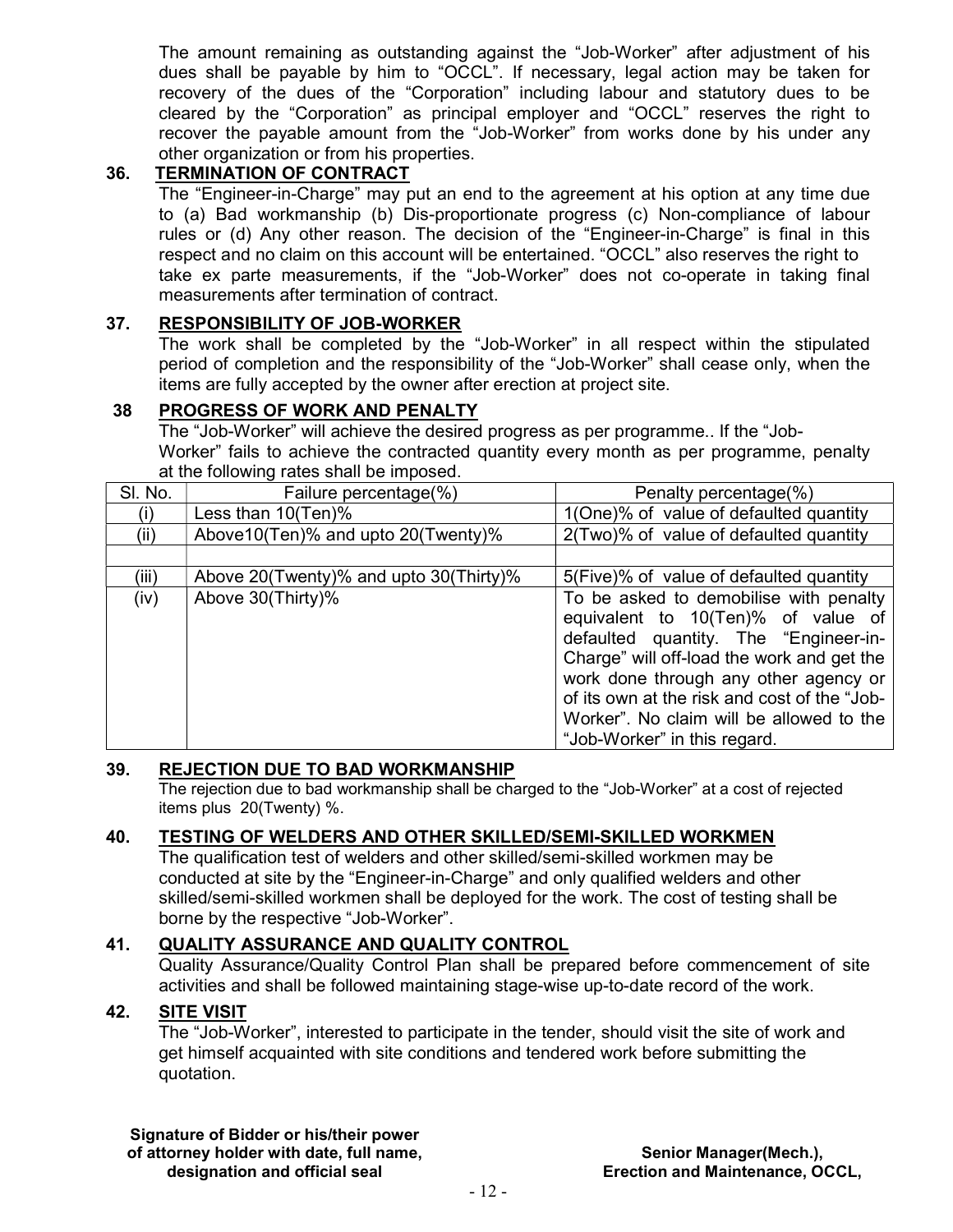## 43. DEVIATION OF PROVISIONS IN AGREEMENT

The "Job-Worker" will not vary or deviate from the provisions in the agreement without obtaining prior permission in writing from the "Corporation".

## 44. RIGHT OF THE "CORPORATION"

The "Corporation" reserves the right to cancel a particular quotation call or all quotation calls without assigning any reason thereof. The offer of any quotationer or all may be cancelled without assigning any reason thereof. The requirement shown in any quotation call notice are only indicative and may vary.

#### 45. SUB-LETTING

The work under any agreement shall not be assigned or sublet to any body by the "Job Worker". If the "Job-Worker" shall assign or sublet or attempt to do so, the "Engineer-in- Charge" shall terminate the agreement and shall get the work done through any other agency or of its own at the risk and cost of the "Job-Worker". No claim will be allowed to the "Job-Worker" in this regard. "OCCL" reserves the right to have access also to units of the "Job-Worker" to verify, if works are actually executed by him.

#### . 46. EXECUTION OF EXTRA ITEMS AND EXTRA QUANTITIES

All extra items are to be executed by the "Job-Worker" at mutually agreed rates. All extra quantities are to be executed at agreement rates. If required, the "Job-Worker" has to furnish the working analysis as per actuals to arrive at the extra items rates.

#### 47. FORCE MAJEURE:

Neither party shall be liable to the other for any loss or damage occasioned by or arising out of acts of God such as unprecedented flood, volcanic eruption, earthquake or other convulsion of nature and other acts such as but not restricted to invasion, the act of foreign countries, hostilities, or war-like operations before or after declaration of war, rebellion, military or unurped power which prevent performance of the contract and which could not be foreseen or avoided by a prudent person.

#### 48. JURISDICTION

.

 For all liabilities created under the various contractual obligations/impositions under this agreement, the "Job-Worker" undertakes not to raise any dispute or litigations in connection there with and shall make all endeavors to resolve all disputes amicably through conciliation and in all such cases, the decision of the Managing Director, "OCCL" shall be final and binding on the "Corporation" as well as on the "Job-Worker" failing which all such disputes arising out of the agreement shall be subject to jurisdiction of Hon'ble High Court of Odisha at Cuttack and their sub-ordinate courts at Bhubaneswar only. Both the parties agree by mutual consent that any dispute relating to this agreement is barred from arbitration.

\*\*\*\*\*\*\*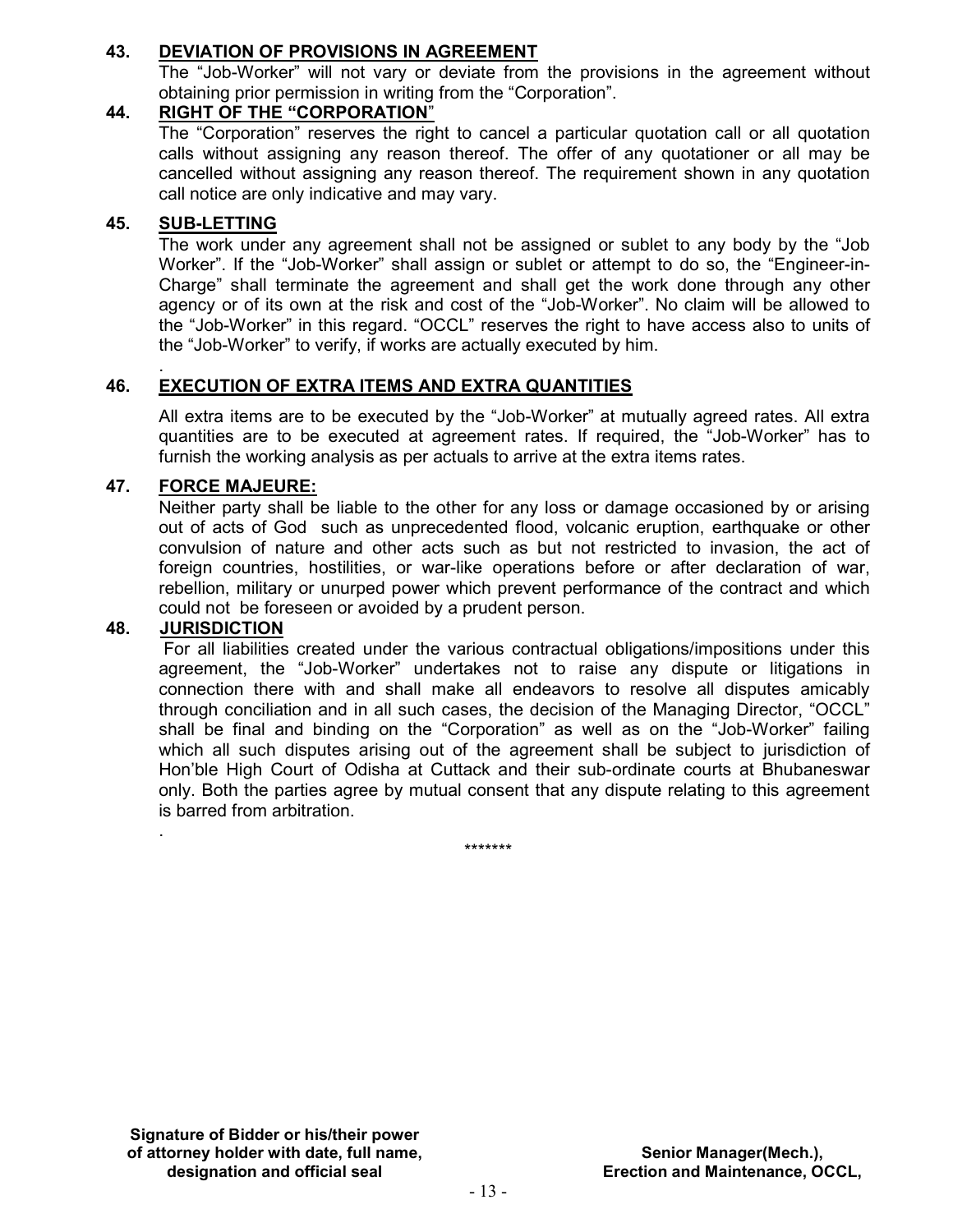## SCOPE OF WORK

Interested Job-Workers may visit the site of work before submitting the tender.

#### 1. The scope of OCCL shall be as follows:

- i) OCCL shall provide fabricated parts of Monorail supporting structures & Anchor bolts etc. to the successful Job-Worker at site of work.
- ii) Electricity shall be provided at one point by OCCL.

#### 2. The scope of Job-Worker shall be as follows:

- i) Un-loading of materials sent by Corporation at site by suitable crane, tools & tackles, man & machinery.
- ii) Erection, commissioning & testing of Monorail supporting structures including fabrication if any to complete the work as per drawing & instruction of Engineer-in-charge are responsibilities of the Job-Worker.
- iii) The Job-Worker shall arrange a crane of suitable capacity for erection works.
- iv) The Job-Worker shall provide all required technical / non-technical / skilled workmen for execution of the work with unloading, shifting of fabricated, machined & assembled jobs transported to the work site / nearby accessible area and onward shifting to the sites of work.
- v) The Job-worker shall have to arrange DG set with operator and POL if required
- vi) He will provide scaffolding & safety materials for execution of works. All safety measures & covid kits are to be taken during execution of work and safety equipments / materials required to the work and working personnel are to be arranged by the Job-worker.
- vii) He will execute the welding works by supply of welding machine, welding cable, welding holder, welding helmates & electrodes of approved quality etc.
- viii) He has to provide gas cutting sets like hand cutter, oxygen & DA gases, Oxygen regulator, DA regulator, gas hose pipes, demolition hammer for dismantling of concrete if required, core drilling work including supply of chemicals & all required, tools & tackles, machinery, equipments.
- ix) The Job-worker shall provide paints and painting accessories. .
- x) The Job-Worker shall arrange hutments for his workmen & water at site along with watch and ward of all the materials supplied by OCCL.
- xi) Any other unforeseen items / requirements at site of work shall be supplied/ executed by the Jobworker.
- xii) The items listed above / price schedule for the work are only indicative there may be deletion / addition in the items / quantity as per necessity at site. He shall execute the items as per drawings, technical Specification & direction of Engineer-in-charge.
- xiii) Decision of the Engineer-in-Charge regarding scope of work of the Job-Worker shall be final and bindings on him. The Job-Worker will execute the items in the price schedule for the work as per direction of Engineer-in-Charge or his authorized representative.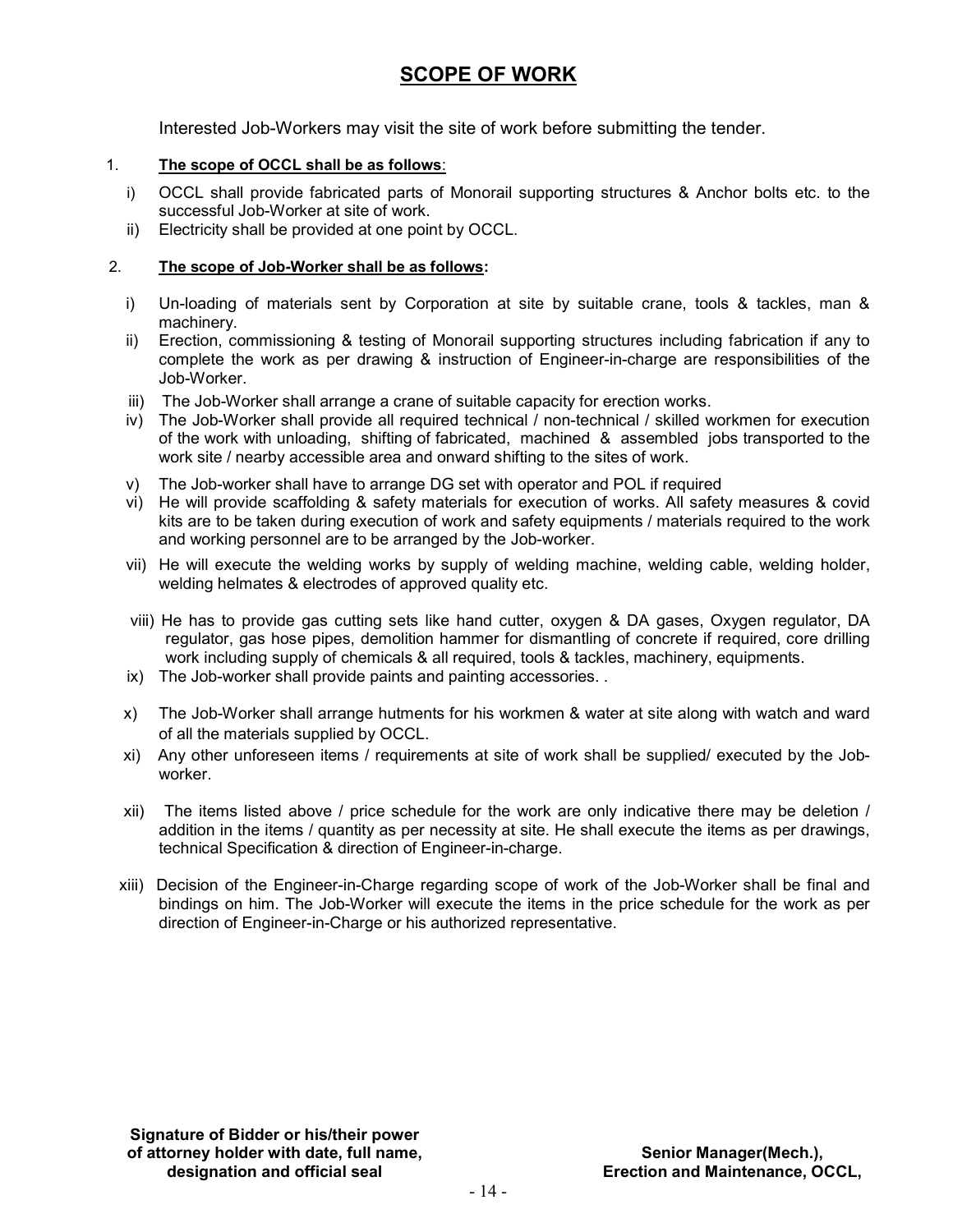# TECHNICAL SPECIFICATIONS

All erection, commissioning, testing & related mechanical works shall be done as per the followings:

- (a) Approved drawings to be issued by "Engineer-in-Charge" from time to time
- (b) Technical specifications to be issued by "Engineer-in-Charge" from time to time
- (c) Relevant standards of BIS and other National/International bodies
- (d) Directions issued by "Engineer-in-Charge" from time to time

In case of any conflict, the decision of "Engineer-in-Charge" shall be final and binding on the "Job-worker".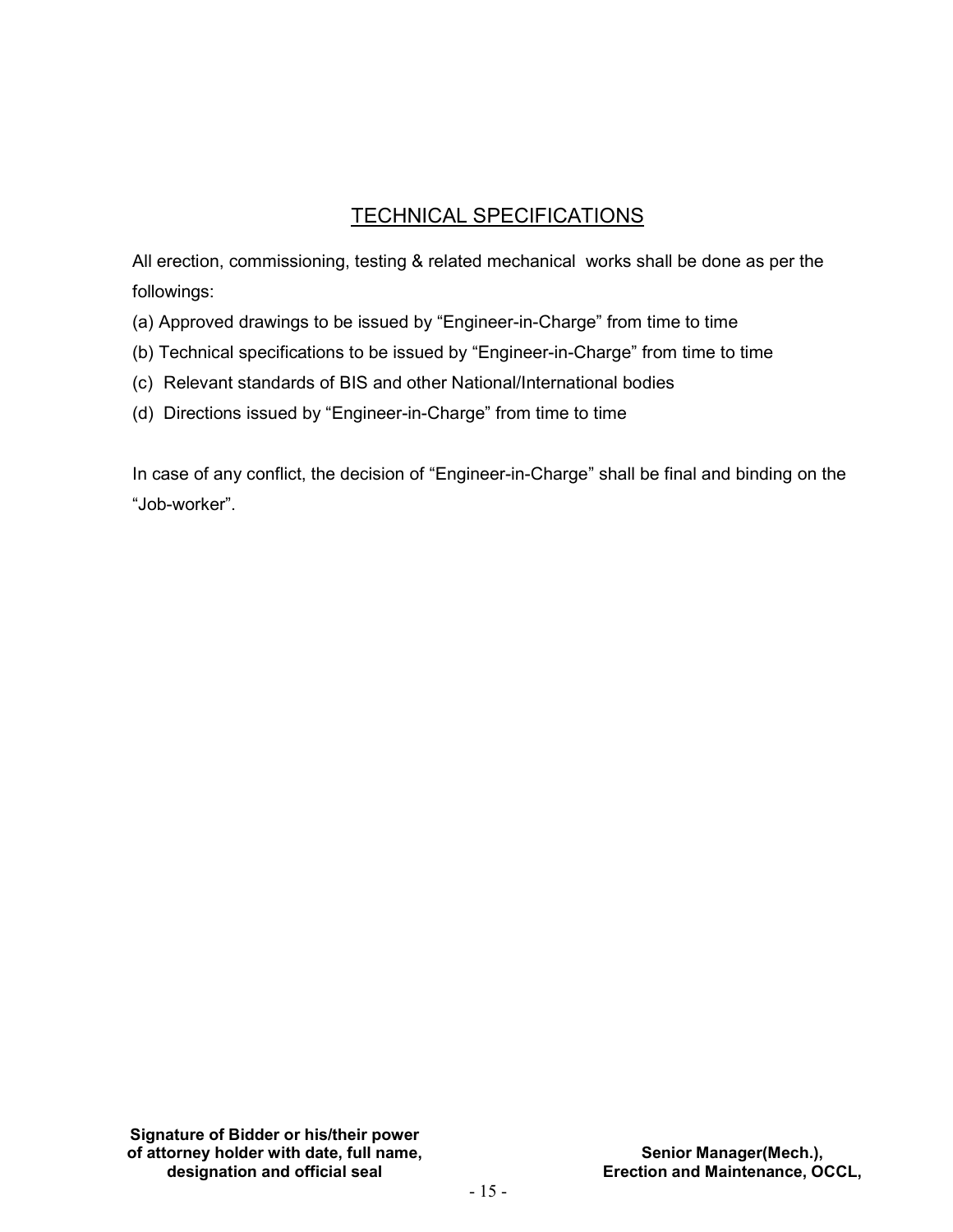To be furnished in original

#### OFFICE OF THE SENIOR MANAGER (MECH.), ERECTION AND MAINTENANCE, ODISHA CONSTRUCTION CORPORATION LTD. (A GOVERNMENT OF ODISHA UNDERTAKING) CENTRAL WORKSHOP, RASULGARH, BHUBANESWAR-751010 PRICE SCHEDULE

Name of work : Erection, testing and commissioning of monorail supporting structure near adit point including dismantling, removal of existing structure, shifting those from site to Deptt. stockyard by cutting to pieces, loading & unloading etc. by supply of required capacity crane, core drilling & chemical grouting, painting of structures with supply of painting materials, accessories & supply of machinery, labourers, consumables, tools & tackles etc. required to complete the work as per drawings & direction of engineer-incharge for repair and maintenance of Sluice Gates of Hirakud Dam.

Vide Tender Call Notice No. OCC/SM(M)/E&M/01/2022-23 dated 16.04.2022

|                  |                                                                                                              |                       | Rate per each unit                                                                                                                          |                                                            |                                                           |                                                  | <b>Total Amount for full</b><br>quantity in $\bar{\tau}$ |          |
|------------------|--------------------------------------------------------------------------------------------------------------|-----------------------|---------------------------------------------------------------------------------------------------------------------------------------------|------------------------------------------------------------|-----------------------------------------------------------|--------------------------------------------------|----------------------------------------------------------|----------|
| SI.<br><b>No</b> | <b>Description of items</b>                                                                                  | Quantity<br>in Unit   | <b>Basic price</b><br>including,<br>unloading,<br>loading, shifting,<br>handling<br>charges etc. as<br>required in $\bar{\tau}$ per<br>Unit | <b>GST</b> as<br>applicable<br>in $\bar{\tau}$ per<br>Unit | <b>Total in</b><br>figures<br>in $\bar{\tau}$ per<br>Unit | Total in<br>words<br>in $\bar{\tau}$ per<br>Unit | <u>In</u><br>figures                                     | In words |
|                  | $\overline{2}$                                                                                               | 3                     | 4                                                                                                                                           | 5                                                          | 6                                                         | 7                                                | 8                                                        | 9        |
|                  | <b>DISMANTLING &amp; REMOVAL OF OLD STRUCTURES</b>                                                           |                       |                                                                                                                                             |                                                            |                                                           |                                                  |                                                          |          |
|                  | Dismantling & removal of old structures like<br>columns - 04 sets, Hoist Bridge -01 set & its<br>components. | 10.00 MT<br>(Approx.) |                                                                                                                                             |                                                            |                                                           |                                                  |                                                          |          |
|                  | <b>ERECTION OF MONORAIL SUPPORTING STRUCTURES ETC.</b>                                                       |                       |                                                                                                                                             |                                                            |                                                           |                                                  |                                                          |          |
| $\mathbf{2}$     | <b>Erection</b> of columns - 04 sets, Hoist Bridge<br>-01 set & its components.                              | 10.00 MT<br>(Approx.) |                                                                                                                                             |                                                            |                                                           |                                                  |                                                          |          |

Senior Manager(Mech.), Erection and Maintenance, OCCL,  $-16 -$